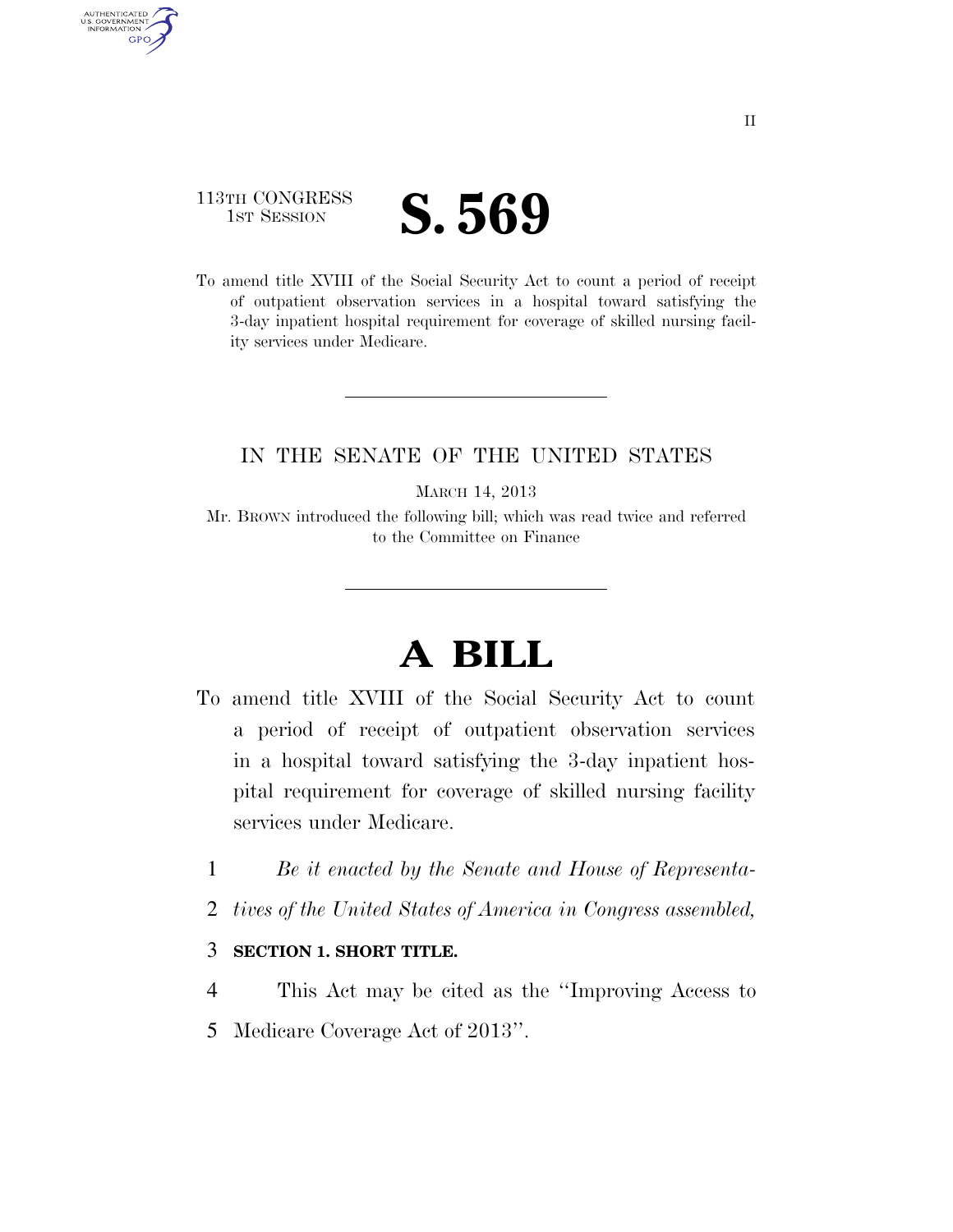**SEC. 2. COUNTING A PERIOD OF RECEIPT OF OUTPATIENT OBSERVATION SERVICES IN A HOSPITAL TO- WARD THE 3-DAY INPATIENT HOSPITAL RE- QUIREMENT FOR COVERAGE OF SKILLED NURSING FACILITY SERVICES UNDER MEDI-CARE.** 

 (a) IN GENERAL.—Section 1861(i) of the Social Se- curity Act (42 U.S.C. 1395x(i)) is amended by adding at the end the following: ''For purposes of this subsection, an individual receiving outpatient observation services shall be deemed to be an inpatient during such period, and the date such individual ceases receiving such services shall be deemed the hospital discharge date (unless such individual is admitted as a hospital inpatient at the end of such period).''.

 (b) EFFECTIVE DATE.—The amendment made by subsection (a) shall apply to receipt of outpatient observa- tion services beginning on or after January 1, 2013, but applies to a period of post-hospital extended care services that was completed before the date of the enactment of this Act only if an administrative appeal is or has been made with respect to such services not later than 90 days after the date of the enactment of this Act. Notwith- standing any other provision of law, the Secretary of Health and Human Services may implement such amend